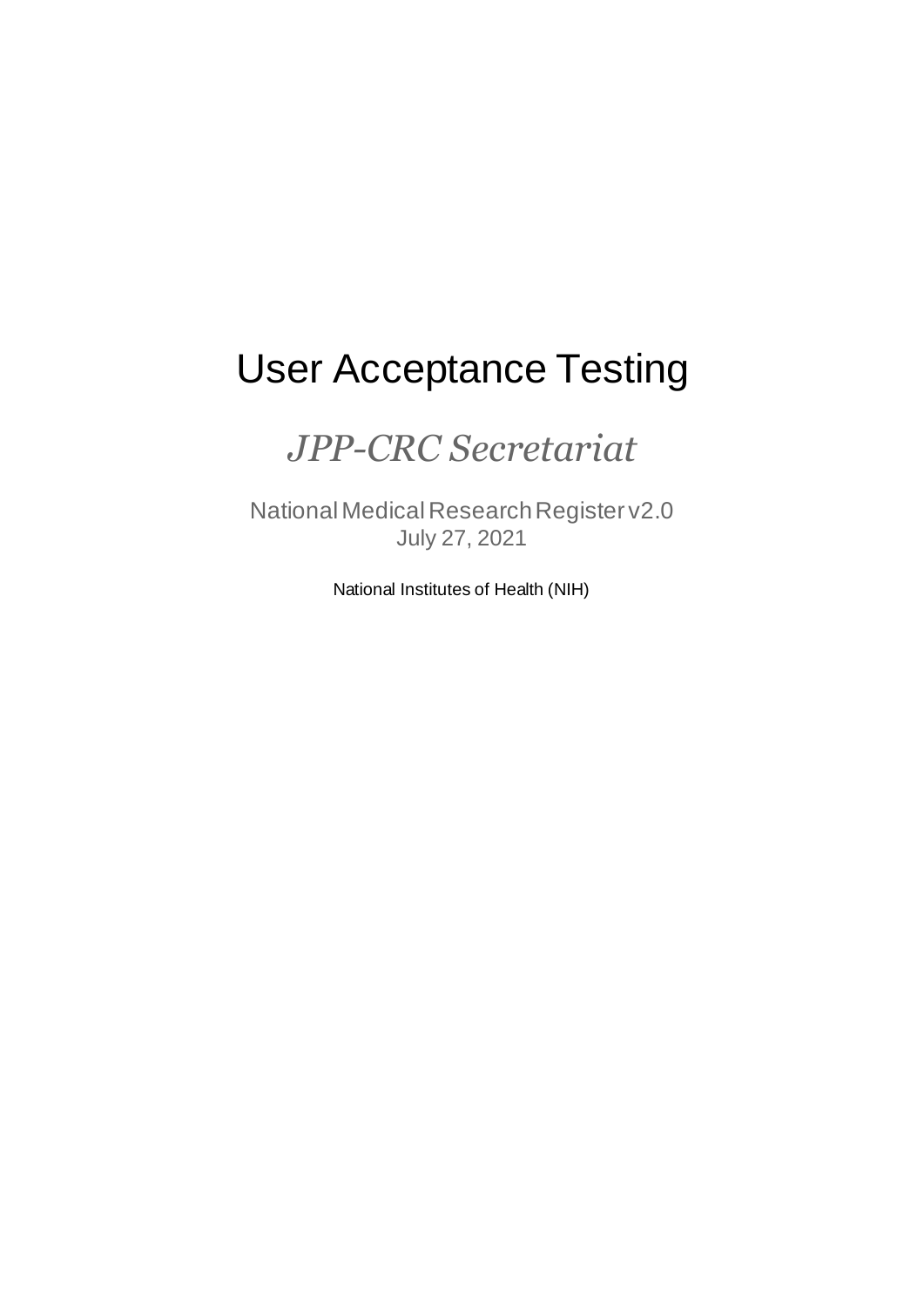# **1.0 – Flows & Functions for JPP CRC Secretariat**

# **1.1 - As Secretariat**

# **1.1.1 Submission Processing**

- 1. Go to the url [https://nmrr.gov.my](https://nmrr.gov.my/)
- 2. Login as necessary individuals with an assigned role as JPPCRC Secretariat and go to the Approval page located at the left side.



3. Secretariat should be able see all submissions under the assigned JPP CRC secretariat & HRRC Secretariat.

| Keyword |                                                        |                          |                          | <b>Status</b>                          |                          |                        |                             |
|---------|--------------------------------------------------------|--------------------------|--------------------------|----------------------------------------|--------------------------|------------------------|-----------------------------|
|         | Search NMRR ID, Research ID or Title of the Submission |                          |                          | Select All                             |                          |                        | $\mathcal{N}_{\mathcal{M}}$ |
|         |                                                        |                          |                          |                                        |                          |                        |                             |
| EXCEL   | PDF<br>Show 10                                         | entries<br>$\checkmark$  |                          |                                        |                          |                        |                             |
| ₩       | <b>Research ID</b>                                     | <b>NMRRID</b><br>٠       | Title<br>٠               | <b>Status</b>                          | <b>Day To Submission</b> | <b>Action</b>          |                             |
|         |                                                        |                          |                          |                                        |                          |                        |                             |
|         | RSCH ID-21-<br>00007-ATK                               | NMRR ID-21-<br>00005-RW0 | applied research<br>test | Processing<br>Submission by JPP<br>CRC | 0                        | 尙<br>$\bullet$ $\circ$ |                             |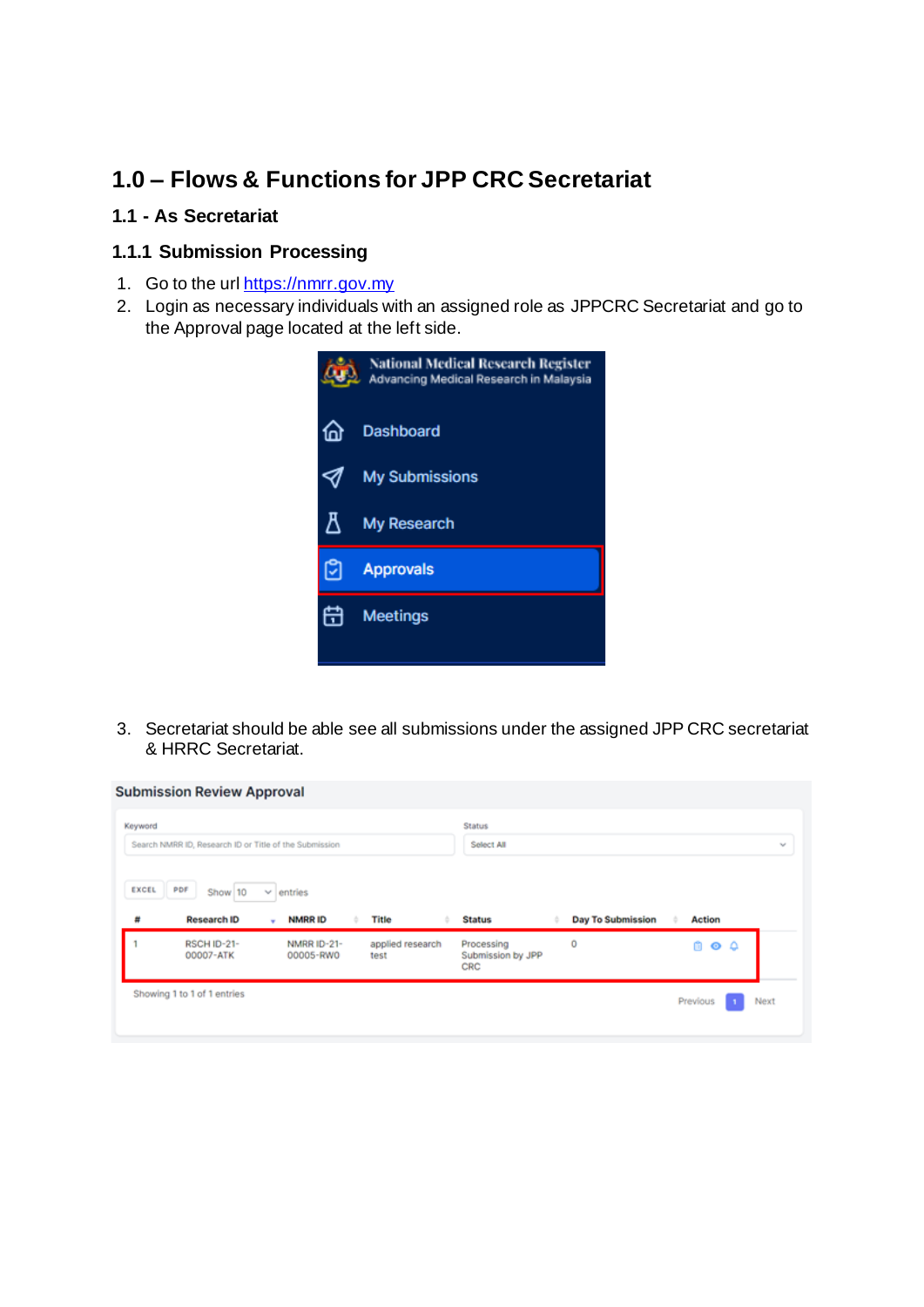4. Click on the view data (eye icon) to go into that submission details, notification (bell icon) to go into the email notification history and to process the submission, go into the Processing Submission page (paper icon)

| Keyword      |                                                        |                          |                          | <b>Status</b>                          |                          |                   |  |
|--------------|--------------------------------------------------------|--------------------------|--------------------------|----------------------------------------|--------------------------|-------------------|--|
|              | Search NMRR ID, Research ID or Title of the Submission |                          |                          | Select All                             |                          |                   |  |
| <b>EXCEL</b> | PDF<br>Show 10                                         | entries<br>v.            |                          |                                        |                          |                   |  |
| Ħ            | <b>Research ID</b>                                     | <b>NMRRID</b><br>٠<br>٠  | <b>Title</b>             | <b>Status</b>                          | <b>Day To Submission</b> | <b>Action</b>     |  |
|              |                                                        |                          |                          |                                        |                          |                   |  |
| 1            | RSCH ID-21-<br>00007-ATK                               | NMRR ID-21-<br>00005-RW0 | applied research<br>test | Processing<br>Submission by JPP<br>CRC | 0                        | $\bullet$ $\circ$ |  |

5. Click on the "Create Review" button at the top to create a new review template and a review revision should be created as below. Assigned HRRC history and Decision History detail also can be seen at the bottom part of the page.

| <b>Processing Submission</b><br><b>APPLIED RESEARCH TEST</b>                                                           |                            |                              | <b>Create Review</b> |
|------------------------------------------------------------------------------------------------------------------------|----------------------------|------------------------------|----------------------|
| Research ID RSCH ID-21-00007-ATK NMRR ID NMRR ID-21-00005-RW0 Protocol ID -<br>Status Processing Submission by JPP CRC |                            | Last updated on Sep 06, 2021 |                      |
| <b>Review Revisions</b>                                                                                                |                            |                              |                      |
| EXCEL<br>PDF<br>Show 10<br>$\vee$ entries                                                                              |                            |                              |                      |
| Ħ<br><b>Revision ID</b><br>٠                                                                                           | <b>Secretariat</b>         | <b>Created Date</b>          | <b>Action</b>        |
|                                                                                                                        | No data available in table |                              |                      |
| Showing 0 to 0 of 0 entries                                                                                            |                            |                              | Previous<br>Next     |
|                                                                                                                        |                            |                              |                      |
| <b>Assigned HRRC</b>                                                                                                   |                            |                              |                      |
|                                                                                                                        | NAME                       |                              |                      |
|                                                                                                                        |                            |                              |                      |
|                                                                                                                        | .                          |                              |                      |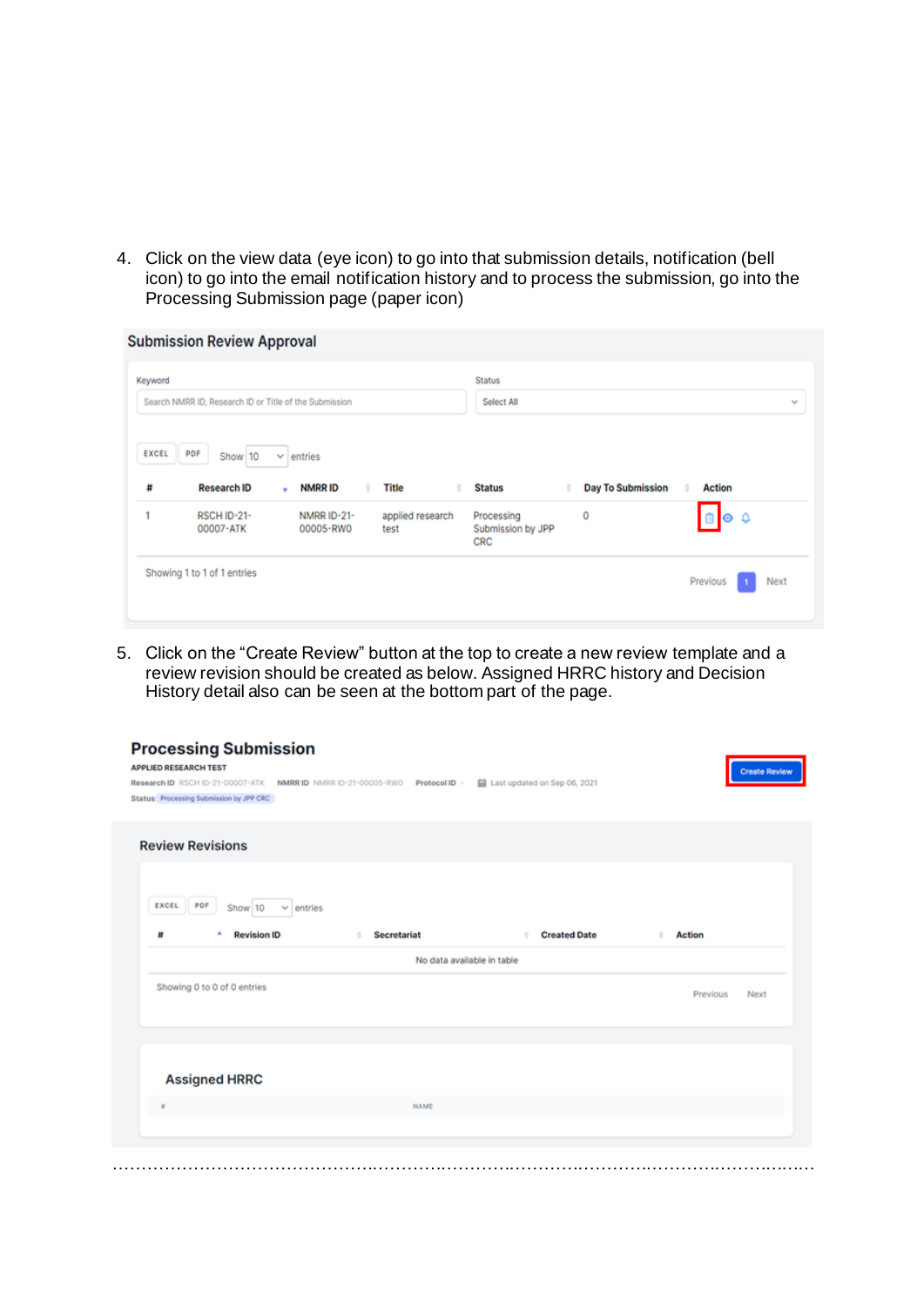For processing of the submitted revision, the previous Review Revision will be available to be viewed. (Secretariat needs to create a new Review Revision template each time for a new revision submission)

| PDF<br>Show 10<br>$\vee$ entries |                            |                     |             |          |
|----------------------------------|----------------------------|---------------------|-------------|----------|
| ۸<br><b>Revision ID</b>          | <b>Secretariat</b><br>٠    | <b>Created Date</b> | Action      |          |
| REV ID-21-00019-EAC              | <b>JPP-CRC Secretariat</b> | 06-09-2021          | $0$ $\circ$ |          |
| Showing 1 to 1 of 1 entries      |                            |                     |             | Next     |
|                                  |                            |                     |             | Previous |

6. Click on the view data (eye icon) to go into the submission details. To access the checklist and decision selection, click the Review Checklist Completion page (paper icon)

| PDF<br><b>EXCEL</b><br>Show 10<br>赫<br><b>Revision ID</b><br>٠ | $\vee$ entries      | <b>Secretariat</b>         | <b>Created Date</b> |               |
|----------------------------------------------------------------|---------------------|----------------------------|---------------------|---------------|
|                                                                |                     |                            |                     | <b>Action</b> |
| ٠<br>Showing 1 to 1 of 1 entries                               | REV ID-21-00019-EAC | <b>JPP-CRC Secretariat</b> | 06-09-2021          | 0             |

7. To assign HRRC, click the decision button (plane icon) located at the top tight of the page.

| <b>Review Checklist Completion</b><br><b>APPLIED RESEARCH TEST</b><br>Last updated on Sep 06, 2021<br>Research ID RSCH ID-21-00007-ATK<br>NMRRID NMRRID-21-00005-RW0<br>Protocol ID -<br>Status Processing Submission by JPP CRC |                  |                        |
|----------------------------------------------------------------------------------------------------------------------------------------------------------------------------------------------------------------------------------|------------------|------------------------|
| <b>Reviewers</b>                                                                                                                                                                                                                 |                  | <b>Assign Reviewer</b> |
| CHECKLIST<br>NAME<br>RECOMMENDATION<br>DAY TO ASSIGNMENT<br>٠                                                                                                                                                                    | <b>END DATE</b>  |                        |
| <b>HRRC PROTOCOL REVIEW</b>                                                                                                                                                                                                      |                  |                        |
| Not Relevant(0)<br>C Complete(33)<br>$O$ All $(33)$<br>Not Complete(0)<br>$\bigcirc$ Yes(0)<br>$\bigcirc$ No(0)<br><b>DATA</b>                                                                                                   |                  |                        |
| <b>Background/Literature Review</b>                                                                                                                                                                                              | <b>STATUS</b>    | <b>COMMENTS</b>        |
| 11 le etudu titla annonniata?                                                                                                                                                                                                    | We are all a way | e                      |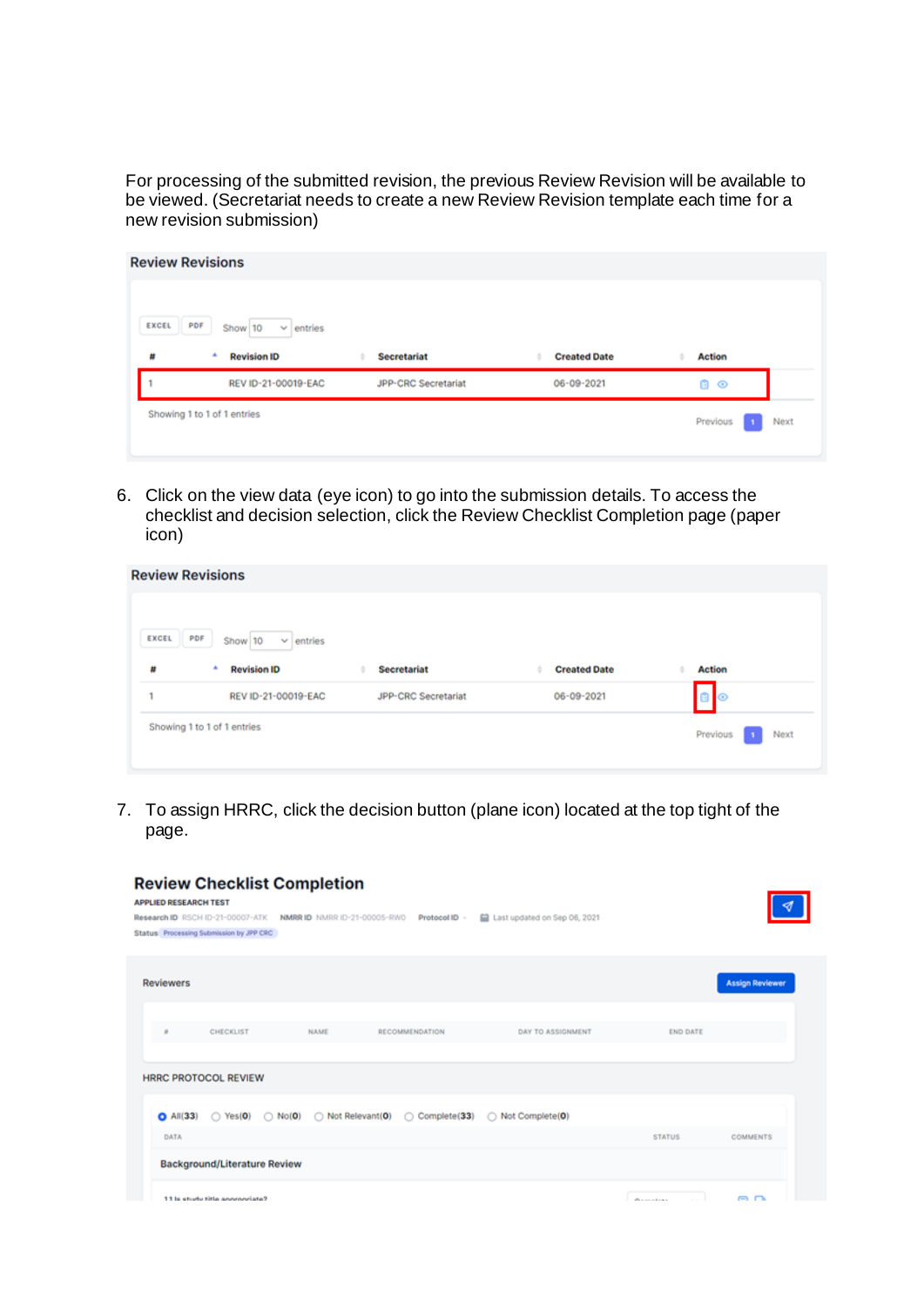8. Select "Assign to HRRC" in the decision selection and the date of the decision. List of the HRRC can be selected and click Submit to confirm the decision.

| Decision *                                                                                                                                                                                                                                     |              | Decision Date * |   |
|------------------------------------------------------------------------------------------------------------------------------------------------------------------------------------------------------------------------------------------------|--------------|-----------------|---|
| <b>Please Select</b>                                                                                                                                                                                                                           | $\checkmark$ | dd/mm/yyyy      | □ |
| <b>Please Select</b><br>Re-assignment back to JPP-NIH Secretariat<br>Undergoing Review by HRRC Reviewer<br><b>Revision Required</b>                                                                                                            |              |                 |   |
| <b>Assign to HRRC</b>                                                                                                                                                                                                                          |              |                 |   |
| Forwarded to MREC - Suggest For Exemption<br>Forwarded to MREC - Suggest For Further Processing<br>Forwarded to MREC - Suggest For Disapproval<br>Forwarded to MREC - Suggest For Approval<br>Forwarded to MREC - More than Minimal Risk Study |              |                 |   |
|                                                                                                                                                                                                                                                |              |                 |   |
|                                                                                                                                                                                                                                                |              |                 |   |
|                                                                                                                                                                                                                                                |              |                 |   |
|                                                                                                                                                                                                                                                |              |                 |   |
| Select or drag files   PDF<br>$(+)$                                                                                                                                                                                                            |              |                 |   |
|                                                                                                                                                                                                                                                |              |                 |   |

……………………………………………………………………………………………………………

|                                                       |        | Decision Date * |   |
|-------------------------------------------------------|--------|-----------------|---|
| Assign to HRRC                                        | $\sim$ | 06/09/2021      | □ |
| <b>Remark by Secretariat</b>                          |        |                 |   |
|                                                       |        |                 |   |
|                                                       |        |                 |   |
|                                                       |        |                 |   |
|                                                       |        |                 |   |
|                                                       |        |                 |   |
| HRRC *                                                |        |                 |   |
|                                                       |        |                 |   |
| Institut Kanser Negara, Wilayah Persekutuan Putrajaya |        |                 |   |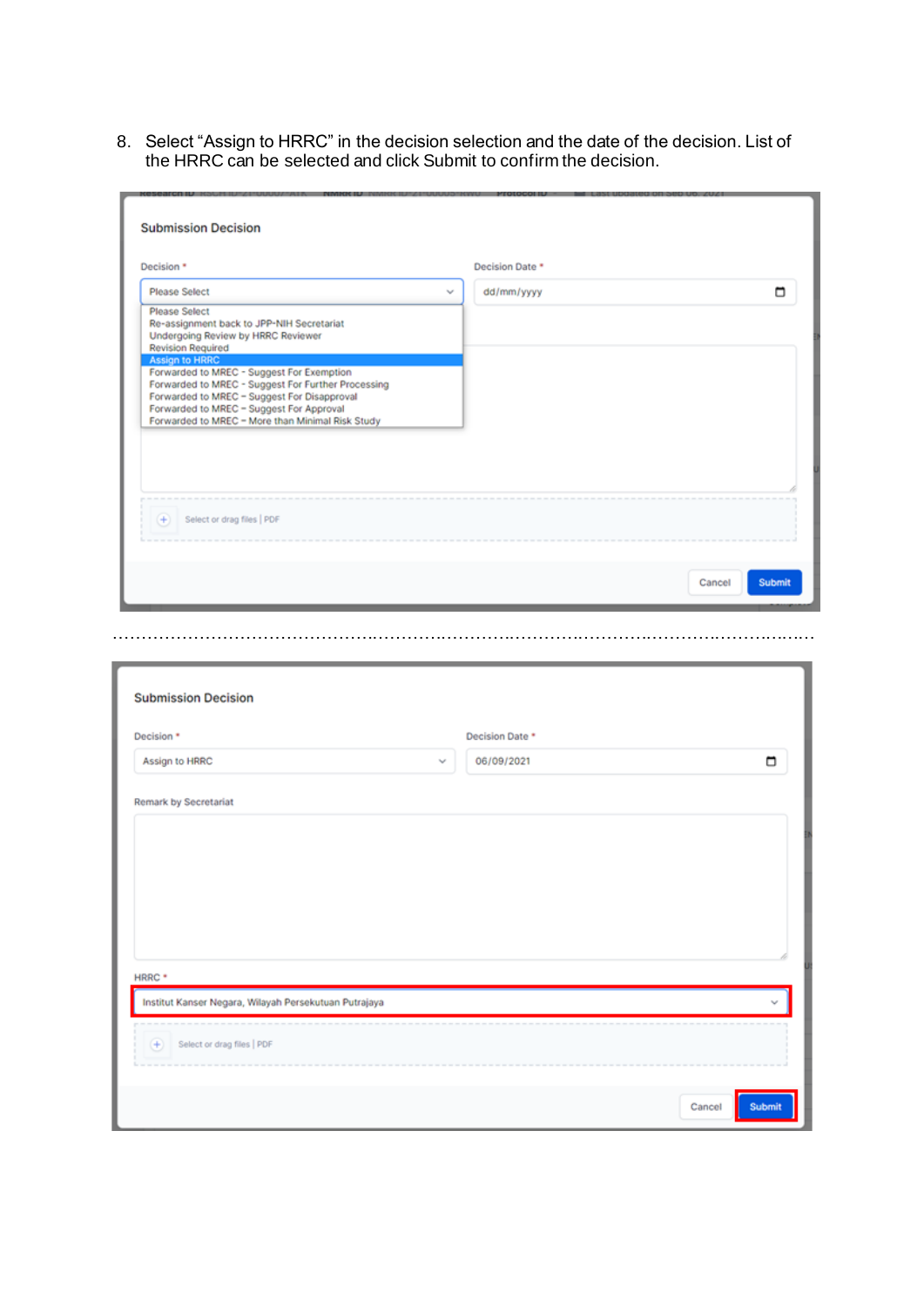9. Once HRRC has been selected, the history of assigned HRRC can be viewed at the Processing Submission page

|                             | <b>Review Revisions</b>                              |                                                         |                     |                  |
|-----------------------------|------------------------------------------------------|---------------------------------------------------------|---------------------|------------------|
| PDF<br>EXCEL<br>紺           | Show 10<br>$\vee$ entries<br>٠<br><b>Revision ID</b> | <b>Secretariat</b><br>٠                                 | <b>Created Date</b> | <b>Action</b>    |
| 1                           | REV ID-21-00019-EAC                                  | JPP-CRC Secretariat                                     | 06-09-2021          | a<br>$\odot$     |
| Showing 1 to 1 of 1 entries |                                                      |                                                         |                     | Previous<br>Next |
| <b>Assigned HRRC</b>        |                                                      |                                                         |                     |                  |
| $\mathbf{a}$                | NAME                                                 |                                                         |                     |                  |
|                             |                                                      | Hospital Kuala Lumpur, Wilayah Persekutuan Kuala Lumpur |                     |                  |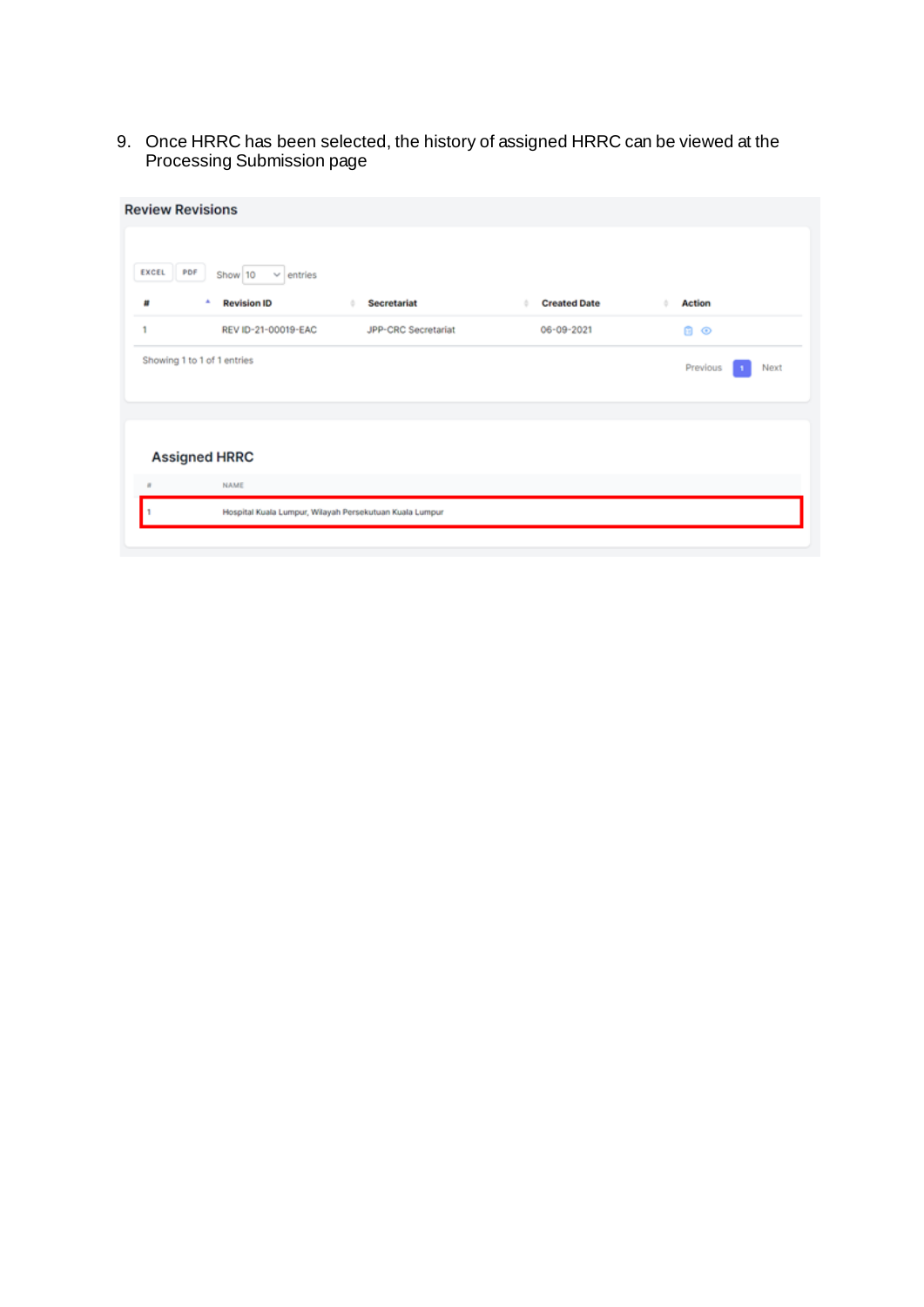10. If JPP-CRC need to assign a reviewer form a HRRC, go back into the Review Checklist Completion page (paper icon). Secretariat will be able to assign reviewers for the submission by clicking the on the "Assign Reviewer" in the Review Checklist Completion

| EXCEL                                            | PDF<br>Show 10<br>v.<br>entries                                               |                                                                             |                              |                    |                        |
|--------------------------------------------------|-------------------------------------------------------------------------------|-----------------------------------------------------------------------------|------------------------------|--------------------|------------------------|
| Ħ                                                | <b>Revision ID</b>                                                            | ÷.<br><b>Secretariat</b>                                                    | <b>Created Date</b><br>٠     | ٠<br><b>Action</b> |                        |
| 1                                                | REV ID-21-00019-EAC                                                           | JPP-CRC Secretariat                                                         | 06-09-2021                   | Θ<br>⊚             |                        |
|                                                  | Showing 1 to 1 of 1 entries                                                   |                                                                             |                              | Previous           | Next                   |
|                                                  | <b>Assigned HRRC</b>                                                          |                                                                             |                              |                    |                        |
|                                                  | NAME                                                                          |                                                                             |                              |                    |                        |
| 1                                                |                                                                               | Hospital Kuala Lumpur, Wilayah Persekutuan Kuala Lumpur                     |                              |                    |                        |
|                                                  |                                                                               |                                                                             |                              |                    |                        |
|                                                  | <b>Review Checklist Completion</b><br>Status Processing Submission by JPP CRC | Research ID RSCH ID-21-00007-ATK NMRR ID NMRR ID-21-00005-RW0 Protocol ID - | Last updated on Sep 06, 2021 |                    |                        |
| <b>APPLIED RESEARCH TEST</b><br><b>Reviewers</b> |                                                                               |                                                                             |                              |                    | <b>Assign Reviewer</b> |
|                                                  | CHECKLIST<br>NAME                                                             | RECOMMENDATION                                                              | DAY TO ASSIGNMENT            | <b>END DATE</b>    |                        |
|                                                  | <b>HRRC PROTOCOL REVIEW</b>                                                   |                                                                             |                              |                    |                        |
| $O$ All $(33)$                                   |                                                                               | ○ Yes(0) ○ No(0) ○ Not Relevant(0) ○ Complete(33) ○ Not Complete(0)         |                              |                    |                        |
| DATA                                             |                                                                               |                                                                             |                              | <b>STATUS</b>      | COMMENTS               |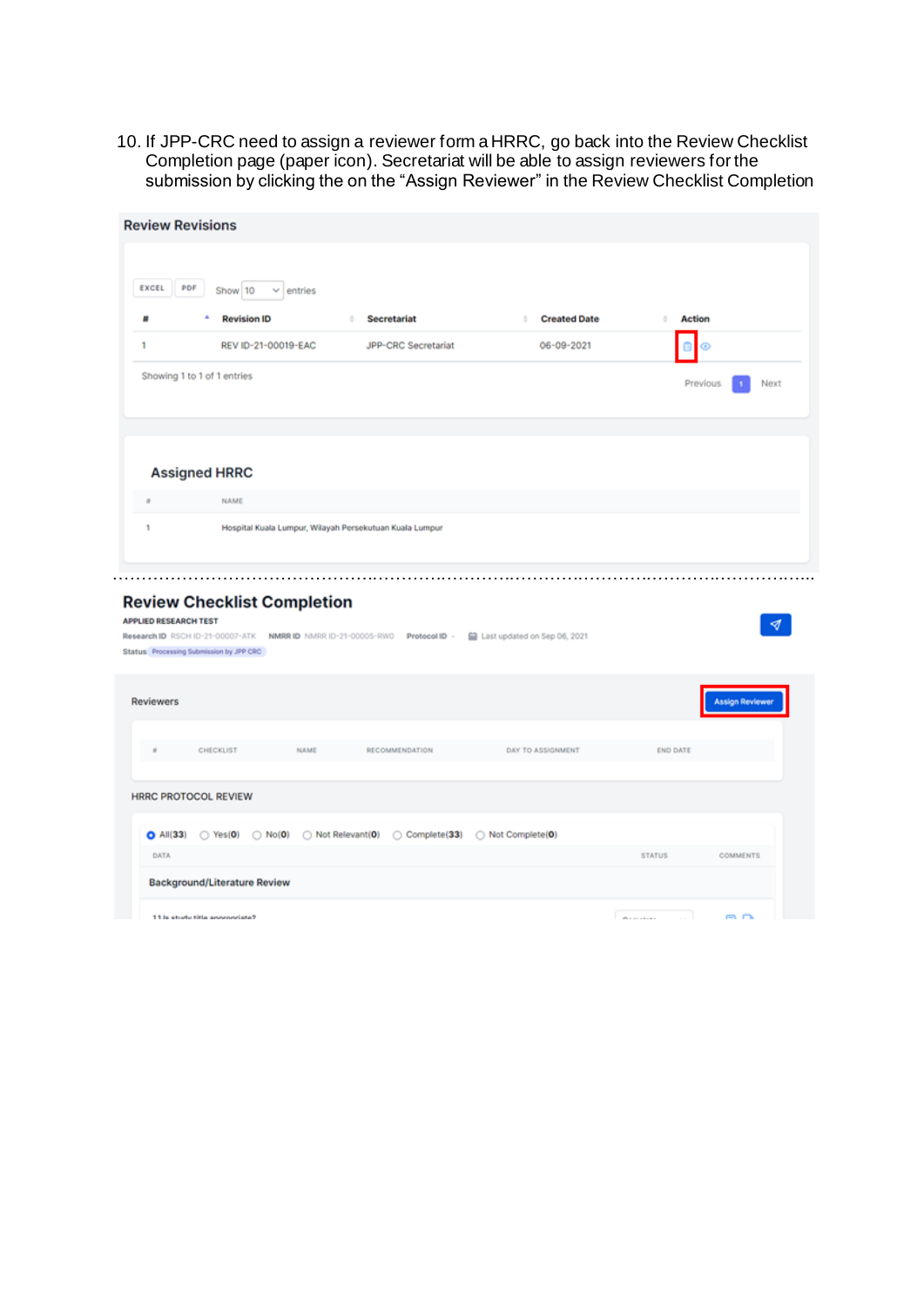11. Select the name of the HRRC reviewer and end date of the reviewing process, click add to insert the name of the reviewers

| <b>Reviewers</b>  |                                |              |                 |        |        |
|-------------------|--------------------------------|--------------|-----------------|--------|--------|
| Select Reviewer * |                                |              | End Date *      |        |        |
|                   | Dr Asyraf Syahmi Bin Mohd Noor | $\mathbf{v}$ | dd/mm/yyyy      |        | $\Box$ |
|                   |                                |              |                 |        | Add    |
|                   |                                |              |                 |        |        |
| $\tilde{\pi}$     | <b>NAME</b>                    |              | <b>END DATE</b> |        |        |
|                   |                                |              |                 |        |        |
|                   |                                |              |                 |        |        |
|                   |                                |              |                 | Cancel | Save   |

12. Multiple Reviewers can be added during the assignment. To confirm the reviewers and to send email notification for the reviewer, click the "Save" button

| Select Reviewer * |                                         | End Date *           |                 |     |
|-------------------|-----------------------------------------|----------------------|-----------------|-----|
|                   | Dr Nik Nur Eliza Binti Mohamed          | 20/09/2021<br>$\sim$ |                 | □   |
|                   |                                         |                      |                 | Add |
|                   |                                         |                      |                 |     |
| 茸                 | <b>NAME</b>                             |                      | <b>END DATE</b> |     |
| 1                 | Dr Mohd Azizuddin Bin Amir Shariffuddin |                      | 2021-09-20      |     |
| $\overline{2}$    | Dr Nik Nur Eliza Binti Mohamed          |                      | 2021-09-20      |     |
|                   |                                         |                      |                 |     |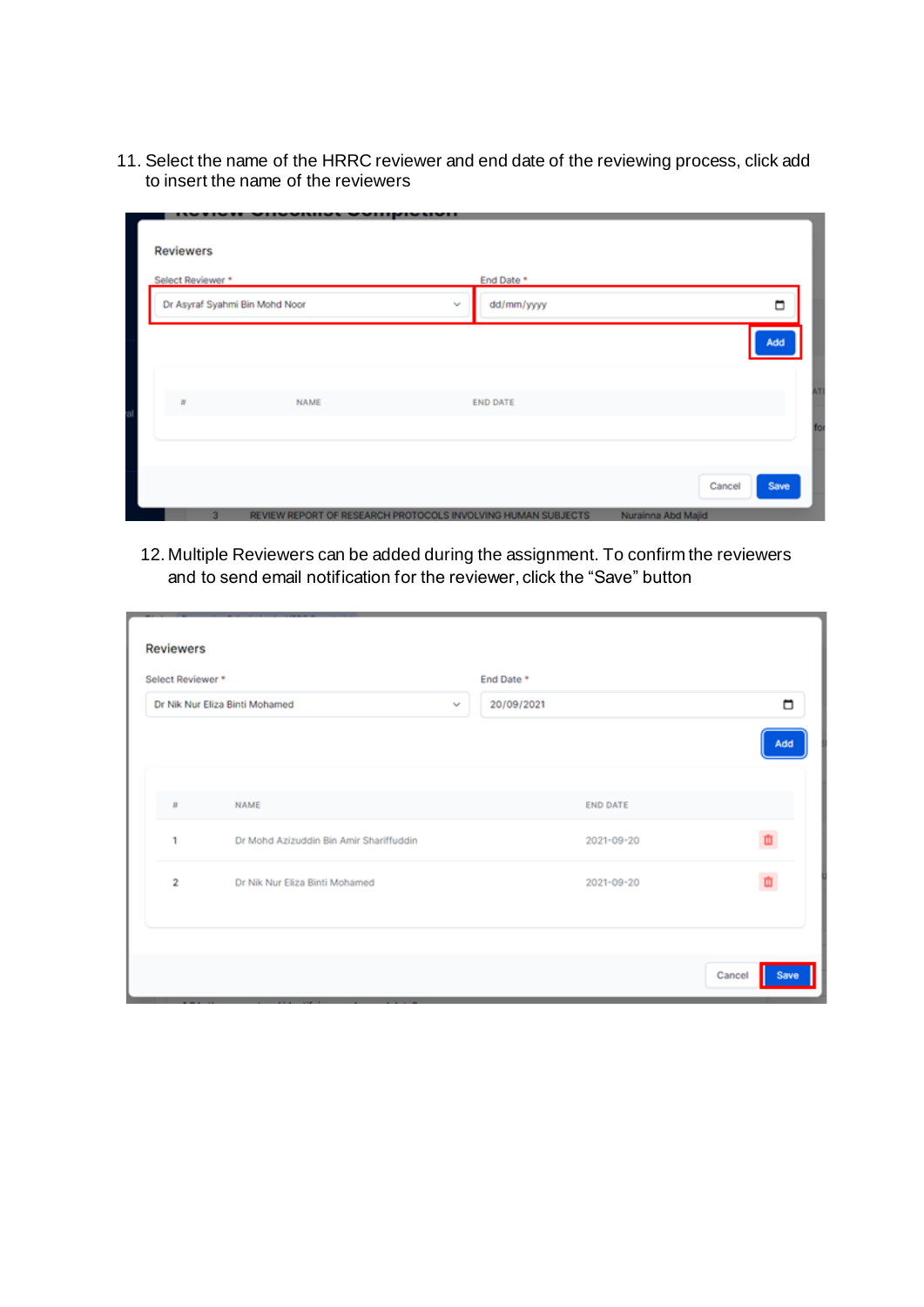13.Once the reviewer names are saved, a list will be displayed on the "Review Checklist Completion" page. Secretariat can change the decision by clicking the decision icon button on the top right of the page.

| <b>APPLIED RESEARCH TEST</b>     |                                         |                                                                                                                        |                      |                              |                        |
|----------------------------------|-----------------------------------------|------------------------------------------------------------------------------------------------------------------------|----------------------|------------------------------|------------------------|
| Research ID RSCH ID-21-00007-ATK | Protocol ID -                           |                                                                                                                        |                      |                              |                        |
|                                  |                                         |                                                                                                                        |                      |                              |                        |
| <b>Reviewers</b>                 |                                         |                                                                                                                        |                      |                              |                        |
| CHECKLIST                        | NAME                                    | RECOMMENDATION.                                                                                                        | DAY TO<br>ASSIGNMENT | <b>END DATE</b>              |                        |
| HRRC PROTOCOL REVIEW             | Dr Mohd Azizuddin Bin Amir Shariffuddin |                                                                                                                        | o                    | $2021 - 09 - 20$             |                        |
| HRRC PIS/ICF REVIEW              | Dr Mohd Azizuddin Bin Amir Shariffuddin |                                                                                                                        | $\circ$              | 2021-09-20                   |                        |
| HRRC PROTOCOL REVIEW             | Dr Nik Nur Eliza Binti Mohamed          |                                                                                                                        | o                    | 2021-09-20                   |                        |
| HRRC PIS/ICF REVIEW              | Dr Nik Nur Eliza Binti Mohamed          |                                                                                                                        | o                    | $2021 - 09 - 20$             |                        |
|                                  |                                         | <b>Review Checklist Completion</b><br>NMRR ID NMRR ID-21-00005-RW0<br>Status Processing Submission by HRRC Secretariat |                      | Last updated on Sep 06, 2021 | <b>Assign Reviewer</b> |

14. Click on the decision button (plane icon) button on top right to assign a decision. A selection of decision should be listed according to the following: -

- Forwarded to HRRC (to select HRRC the submission will be forwarded to)
- Revision Required (if revision is required, an end date can be inserted to give timeline to the investigator)
- Reassignment to JPP NIH Secretariat
- Reassignment to HRRC Secretariat
- Undergoing Review by HRRC Reviewers
- Processing Revision by JPP CRC Secretariat
- Forwarded to MREC for Further Processing:
- Forwarded to MREC Suggest For Exemption
- Forwarded to MREC More than Minimal Risk Study
- Forwarded to MREC For Further Processing
- Forwarded to MREC Suggest for Approval
- Forwarded to MREC Suggest For Disapproval

### **Review Checklist Completion**

|                                                                                                                                                                                                                                                                                                                                                                                                                         | <b>APPLIED RESEARCH TEST</b><br>Status Processing Submission by HRRC Secretariat | Research ID RSCH ID-21-00007-ATK NMRR ID NMRR ID-21-00005-RWD Protocol ID - | Last updated on Sep 06, 2021 |                             |                 | বা                     |
|-------------------------------------------------------------------------------------------------------------------------------------------------------------------------------------------------------------------------------------------------------------------------------------------------------------------------------------------------------------------------------------------------------------------------|----------------------------------------------------------------------------------|-----------------------------------------------------------------------------|------------------------------|-----------------------------|-----------------|------------------------|
| <b>Reviewers</b>                                                                                                                                                                                                                                                                                                                                                                                                        |                                                                                  |                                                                             |                              |                             |                 | <b>Assign Reviewer</b> |
| $\mathbf{H}% =\mathbf{H}+\mathbf{H}+\mathbf{H}+\mathbf{H}+\mathbf{H}+\mathbf{H}+\mathbf{H}+\mathbf{H}+\mathbf{H}+\mathbf{H}+\mathbf{H}+\mathbf{H}+\mathbf{H}+\mathbf{H}+\mathbf{H}+\mathbf{H}+\mathbf{H}+\mathbf{H}+\mathbf{H}+\mathbf{H}+\mathbf{H}+\mathbf{H}+\mathbf{H}+\mathbf{H}+\mathbf{H}+\mathbf{H}+\mathbf{H}+\mathbf{H}+\mathbf{H}+\mathbf{H}+\mathbf{H}+\mathbf{H}+\mathbf{H}+\mathbf{H}+\mathbf{H}+\mathbf$ | CHECKLIST                                                                        | NAME                                                                        | RECOMMENDATION               | DAY TO<br><b>ASSIGNMENT</b> | <b>END DATE</b> |                        |

End of Flow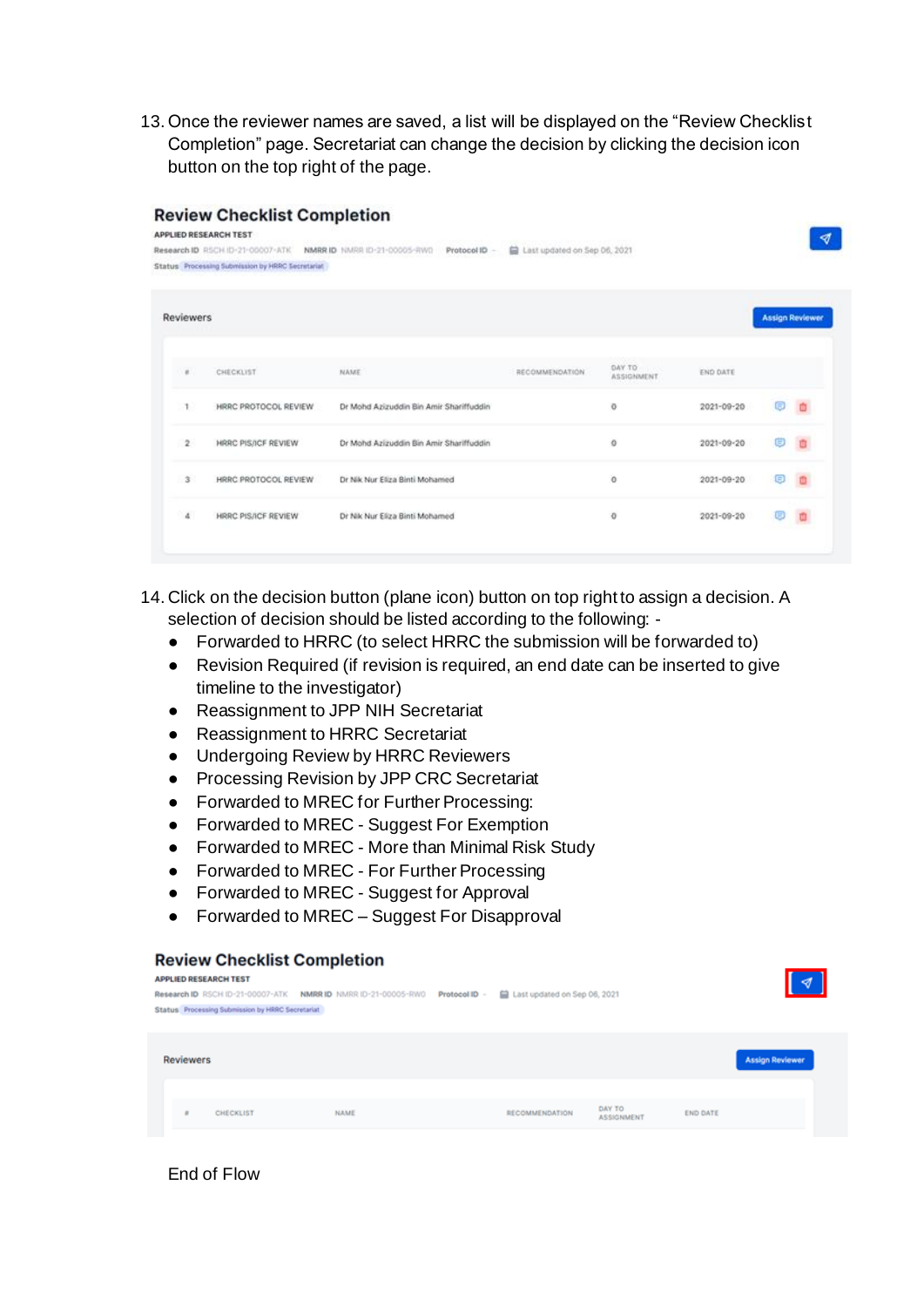# **1.2 - Compilation of Comments and Checking of Review & Response**

1. Go to the Approval page located on the left side of the pages



2. Secretariat should be able to see all submissions under the assigned secretariat. Submission Status can be either as "Undergoing Review by HRRC Reviewers, Revision Submitted to HRRC Secretariat, Revision Submitted to JPP CRC". Click on the view data (eye icon) to go into the submission details. For compilation and further processing, go into the processing submission page by clicking the paper icon.

| Keyword<br>Search NMRR ID, Research ID or Title of the Submission |                                         |                              | <b>Status</b><br>Select All              |                        | $\sim$        |
|-------------------------------------------------------------------|-----------------------------------------|------------------------------|------------------------------------------|------------------------|---------------|
| PDF<br>EXCEL<br>Show 10<br>#<br><b>Research ID</b>                | entries<br>$\sim$<br><b>NMRRID</b><br>٠ | Title                        | <b>Status</b>                            | Day To Submission<br>٠ | <b>Action</b> |
| <b>RSCH ID-21-</b><br>00001-JZH                                   | <b>NMRR ID-21-</b><br>00003-4CC         | <b>Observational Testing</b> | Undergoing<br>Review by HRRC<br>Reviewer | 0                      | 800           |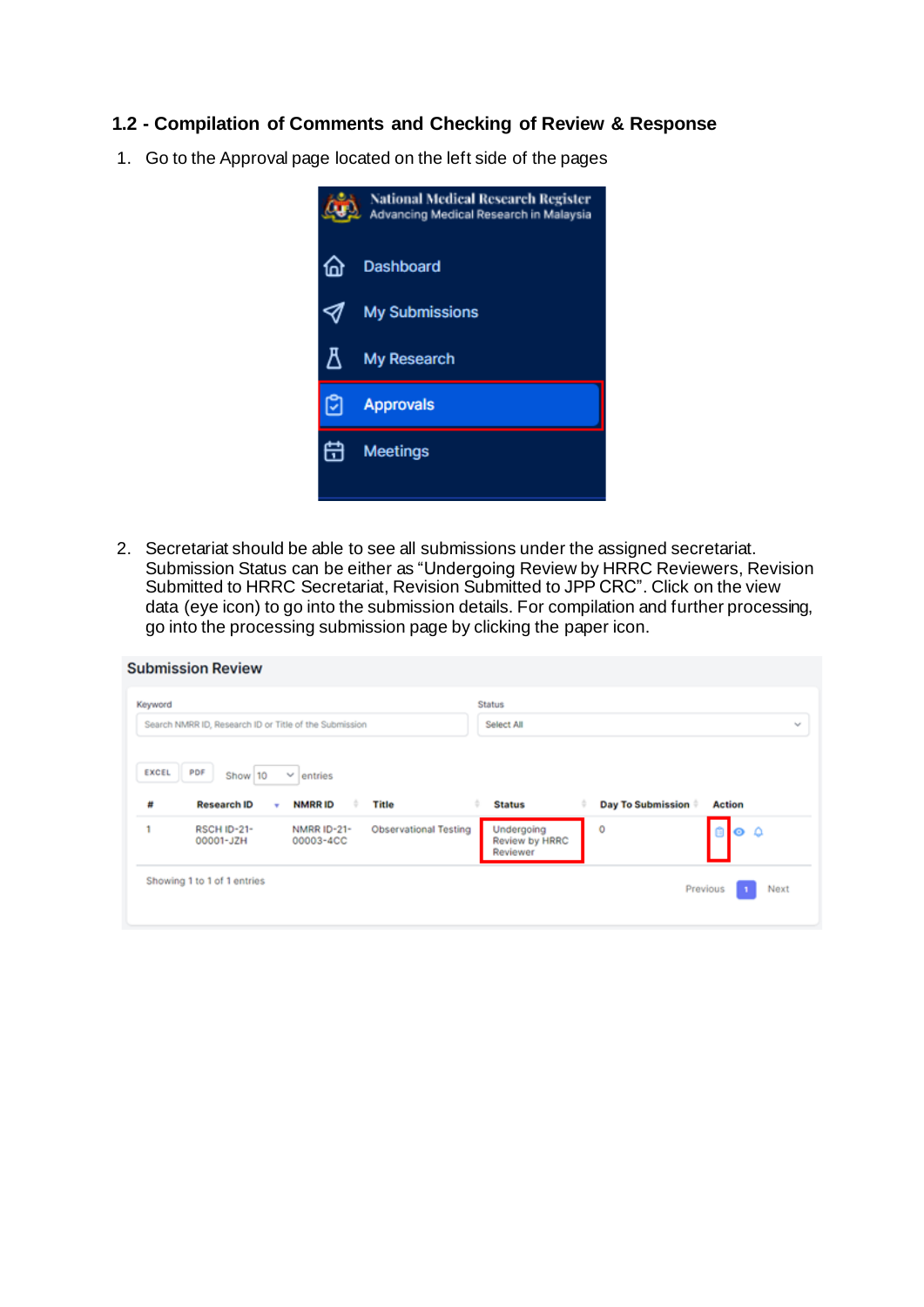3. Click on the view data (eye icon) to go into the submission details. To access the checklist and decision selection, click the Review Checklist Completion page (paper icon)

| <b>Review Revisions</b> |                                  |                            |                     |                  |
|-------------------------|----------------------------------|----------------------------|---------------------|------------------|
|                         |                                  |                            |                     |                  |
| EXCEL                   | PDF<br>Show 10<br>$\vee$ entries |                            |                     |                  |
| 赫                       | ٠<br><b>Revision ID</b>          | <b>Secretariat</b><br>٠    | <b>Created Date</b> | <b>Action</b>    |
| 1                       | REV ID-21-00019-EAC              | <b>JPP-CRC</b> Secretariat | 06-09-2021          | ு∣⊛              |
|                         | Showing 1 to 1 of 1 entries      |                            |                     | Previous<br>Next |
|                         |                                  |                            |                     |                  |

4. On reviewer listing, click on the Reviewer comment icon to view individual reviewers' comment (this will appear once the reviewer has reviewed the submission and make a recommendation.) Recommendation made by each reviewer will be displayed individually.

|              | <b>Reviewers</b>            |                                         |                                           |                             | <b>Assign Reviewer</b> |
|--------------|-----------------------------|-----------------------------------------|-------------------------------------------|-----------------------------|------------------------|
|              |                             |                                         |                                           |                             |                        |
| 业            | <b>CHECKLIST</b>            | NAME                                    | <b>RECOMMENDATION</b>                     | DAY TO<br><b>ASSIGNMENT</b> | <b>END DATE</b>        |
|              | <b>HRRC PROTOCOL REVIEW</b> | Dr Mohd Azizuddin Bin Amir Shariffuddin | Revision Required, Go back to Secretariat | 0                           | 2021-09-30             |
| 2            | <b>HRRC PIS/ICF REVIEW</b>  | Dr Mohd Azizuddin Bin Amir Shariffuddin | Completed Review, For MREC to Review      | ٥                           | 2021-09-30             |
| 3            | <b>HRRC PROTOCOL REVIEW</b> | Dr Nik Nur Eliza Binti Mohamed          | Revision Required, Go back to Secretariat | 0                           | 2021-09-30             |
| 4            | <b>HRRC PIS/ICF REVIEW</b>  | Dr Nik Nur Eliza Binti Mohamed          | Revision Required, Go back to Secretariat | 0                           | 2021-09-30             |
| $\leftarrow$ |                             |                                         |                                           |                             |                        |

…………………………………………………………………………………………………………

|                                         |                                           |                      |                  | <b>Assign Reviewer</b> |  |
|-----------------------------------------|-------------------------------------------|----------------------|------------------|------------------------|--|
| NAME                                    | RECOMMENDATION<br>AT 그는 아이에 만나고 있어요?      | DAY TO<br>ASSIGNMENT | END DATE         |                        |  |
| Dr Mohd Azizuddin Bin Amir Shariffuddin | Revision Required, Go back to Secretariat | 0                    | $2021 - 09 - 30$ | $\bullet$              |  |
| Dr Mohd Azizuddin Bin Amir Shariffuddin | Completed Review, For MREC to Review      | $\circ$<br>se e a    | 2021-09-30       | ¢                      |  |
| Dr Nik Nur Eliza Binti Mohamed          | Revision Required, Go back to Secretariat | $\circ$              | 2021-09-30       | Ξ                      |  |
| Dr Nik Nur Eliza Binti Mohamed          | Revision Required, Go back to Secretariat | o                    | 2021-09-30       | Θ                      |  |
|                                         |                                           |                      |                  |                        |  |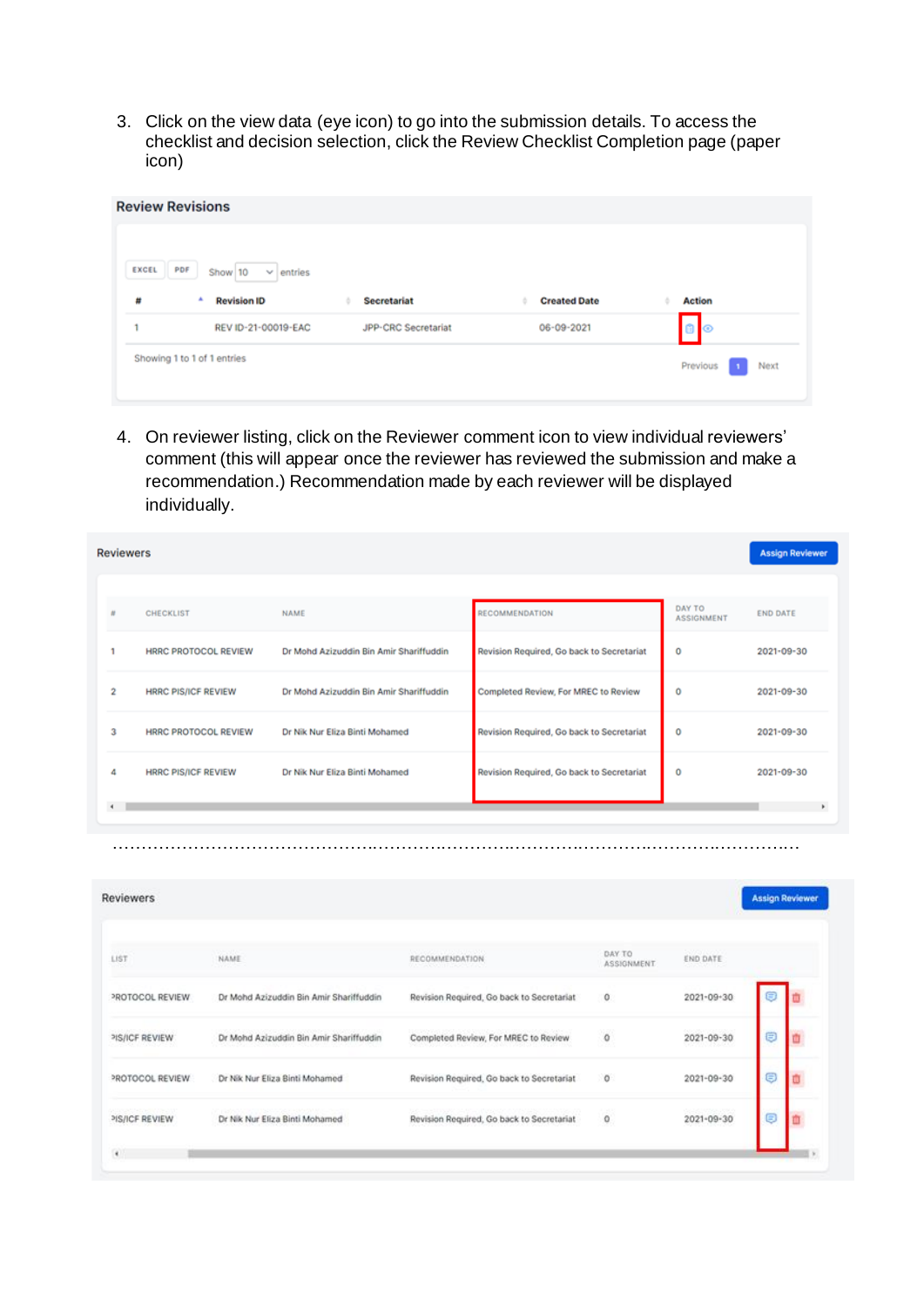5. Once reviewers have completed the review, compilation can be done by Secretariat. Secretariat first need to finalize the status of each item by clicking on the status dropdown to change the status of the checklist item

| <b>HRRC PROTOCOL REVIEW</b>                                                                                                                                                                                                                                   |                          |          |
|---------------------------------------------------------------------------------------------------------------------------------------------------------------------------------------------------------------------------------------------------------------|--------------------------|----------|
| Not Relevant(0)<br>Complete(33)<br>Not Complete(0)<br>$A$ All $(33)$<br>$\bigcirc$ Yes(0)<br>$\bigcirc$ No(0)                                                                                                                                                 |                          |          |
| DATA                                                                                                                                                                                                                                                          | <b>STATUS</b>            | COMMENTS |
| <b>Background/Literature Review</b>                                                                                                                                                                                                                           |                          |          |
| 1.1 is study title appropriate?                                                                                                                                                                                                                               | Complete.<br>$\sim$      | O Q      |
| 1.2 Is there a protocol identifying number and date?                                                                                                                                                                                                          | c.<br>Complete           | O<br>o   |
| 1.3 Is the name and institution of investigator/s stated?                                                                                                                                                                                                     | Complete<br>$\checkmark$ | O<br>Θ   |
| <b>General Information</b>                                                                                                                                                                                                                                    |                          |          |
| 2.1 Is the literature review complete with sufficient information on the disease or medical condition studied, health<br>issues addressed, the intervention/drug/device, previous findings of similar studies, methodologies used by similar<br>studies, etc. | Complete<br>v.           | ⊜        |
| Outside with a dibonal lotteration of the university attacked an accept at 0.0                                                                                                                                                                                | $\overline{\phantom{a}}$ | en en    |

## 6. Then, the compilation is performed by clicking on the comment icon as shown

| <b>Justification</b>                                                                                                                                                        |                                     |   |      |
|-----------------------------------------------------------------------------------------------------------------------------------------------------------------------------|-------------------------------------|---|------|
| (Is the rationale/justification for the study clearly stated in the context of present knowledge?)                                                                          | <b>Not Complete</b><br>$\checkmark$ | ⊜ |      |
| 2) (Does the project address important/relevant scientific/public health issues?)                                                                                           | Not Complete $\vee$                 | ⊜ | ربي  |
| 3) (Will the proposed research contribute new knowledge in the subject area?)                                                                                               | <b>Not Complete</b><br>$\checkmark$ | ⊜ | Q    |
| <b>Objectives</b><br>(Are the objectives and/or hypothesis clearly stated and realistic<br>(Specific, Measurable, Achievable, Resourced within the project and Time bound)) | Not Complete $\sim$                 | ⊜ | رليا |
| <b>Expected Outcome and Output</b><br>(What are the intended outputs and outcomes?)                                                                                         | Not Complete<br>$\checkmark$        | ⊜ |      |

Stakeholder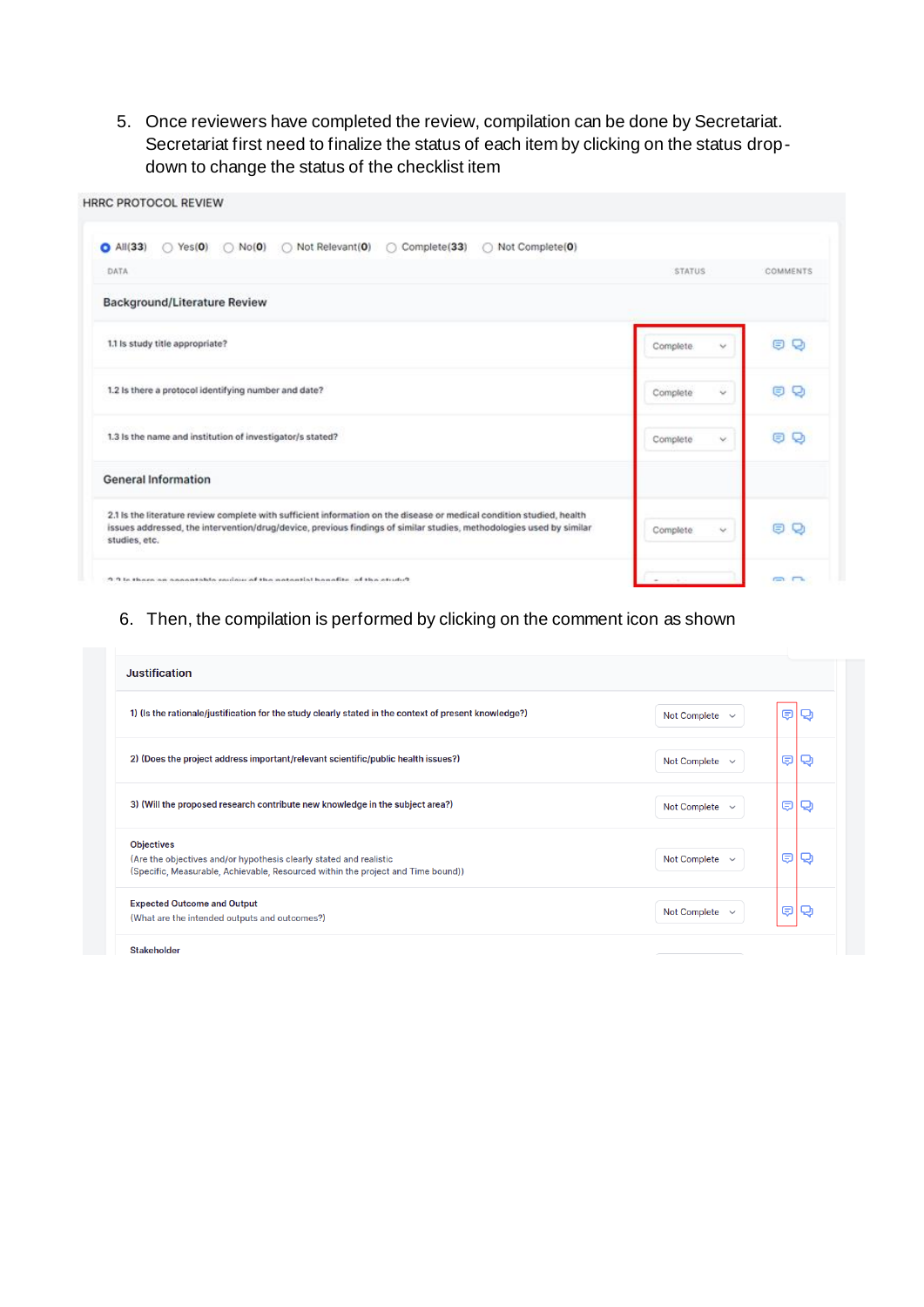7. This icon will show all the comments done by each individual reviewer inside the comment box. Secretariat will be able to edit the comments and finalise the final comment given in the comments box. Additional sentences and comments can be inserted by the secretariat at this stage. Click the "comment button" to enter the final compilation comment (this is the comment investigator will be able to see during the revision)

| Comments            |  | $\times$ |
|---------------------|--|----------|
| add more literature |  |          |
| complete            |  |          |
|                     |  |          |
|                     |  |          |
|                     |  |          |
|                     |  |          |
|                     |  |          |
|                     |  |          |
|                     |  |          |
|                     |  |          |
|                     |  |          |
| Comments            |  |          |
| no complete         |  |          |
|                     |  |          |
|                     |  |          |
|                     |  |          |
|                     |  |          |
|                     |  |          |
|                     |  |          |
|                     |  |          |
|                     |  |          |
|                     |  |          |
|                     |  |          |
|                     |  |          |
|                     |  |          |
|                     |  |          |
|                     |  |          |
|                     |  |          |